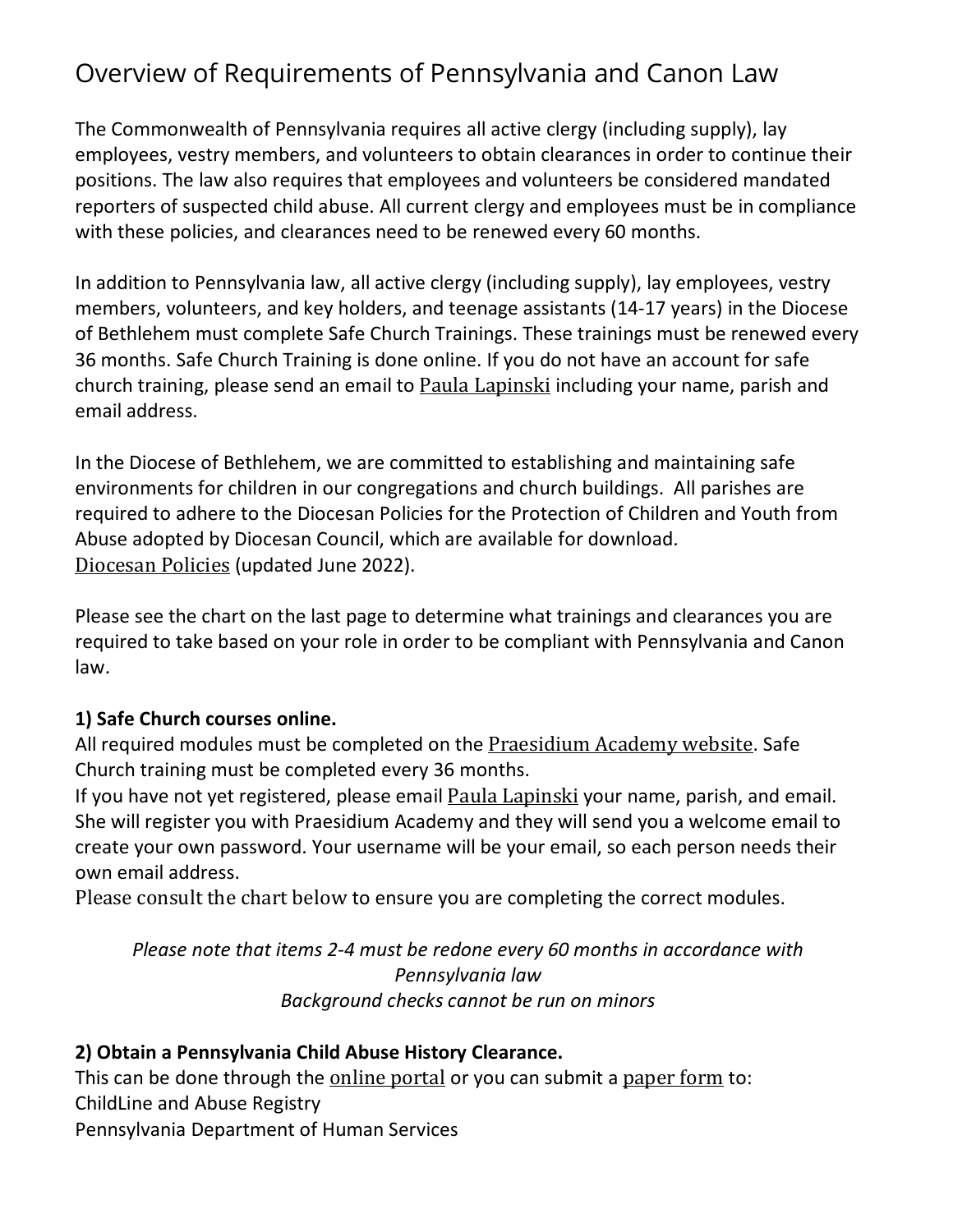PO Box 8170 Harrisburg, PA 17105-8170

Keep in mind that clergy and lay employees *cannot* register for clearances and background checks as a volunteer. You are considered an employee.

### **3) Obtain a Pennsylvania State Police Criminal Record Check.**

This can be done through the [online](https://epatch.state.pa.us/Home.jsp) portal or you can submit a [paper](https://diobeth.org/wp-content/uploads/2021/06/PAState_Staff.pdf) form to:

Pennsylvania State Police

Central Repository – 164 1800 Elmerton Avenue

Harrisburg, PA 17110-9758

Keep in mind that clergy and lay employees, *cannot* register for clearances and background checks as a volunteer.

## **4) Obtain an FBI Criminal Background Check.**

Go to the [IdentoGO](https://uenroll.identogo.com/) website and enter the service code

For Clergy and lay employees: 1KG756

For Vestry members and all other volunteers: 1KG6ZJ

You will then be able to schedule an appointment at a fingerprinting site near you and learn what you'll need to bring in order to facilitate processing.

Note for vestry members, volunteers and other unpaid positions: *If you are a continuous resident of the commonwealth of Pennsylvania for the last 10 years, you may fill out [this](https://diobeth.org/wp-content/uploads/2021/06/Volunteer-Verification-Form-1.pdf) [form](https://diobeth.org/wp-content/uploads/2021/06/Volunteer-Verification-Form-1.pdf) in lieu of obtaining an FBI background check.* This does not apply to clergy or lay employees.

For more information about obtaining child abuse clearances and state/FBI background checks, visit PA's DHS [website](https://www.dhs.pa.gov/KeepKidsSafe/Clearances/Pages/PA-Child-Abuse-History-Clearance.aspx).

### **5) Keep documents on file in appropriate location.**

**Clergy:** Copies of your Child Abuse History Clearance, State Police Criminal Records Check, and FBI Criminal Background check must be stored in the diocesan office, as well as a secure location at your parish. You may email copies to Paula [Lapinski](mailto:paula@diobeth.org), or send them via mail to:

Paula Lapinski The Episcopal Diocese of Bethlehem 333 Wyandotte Street Bethlehem, PA 18015

**Lay Employees, Vestry Members, and all others**: Copies of your Child Abuse History Clearance, State Police Criminal Records Check, and FBI Criminal Background check must be provided and stored in a secure location at your parish.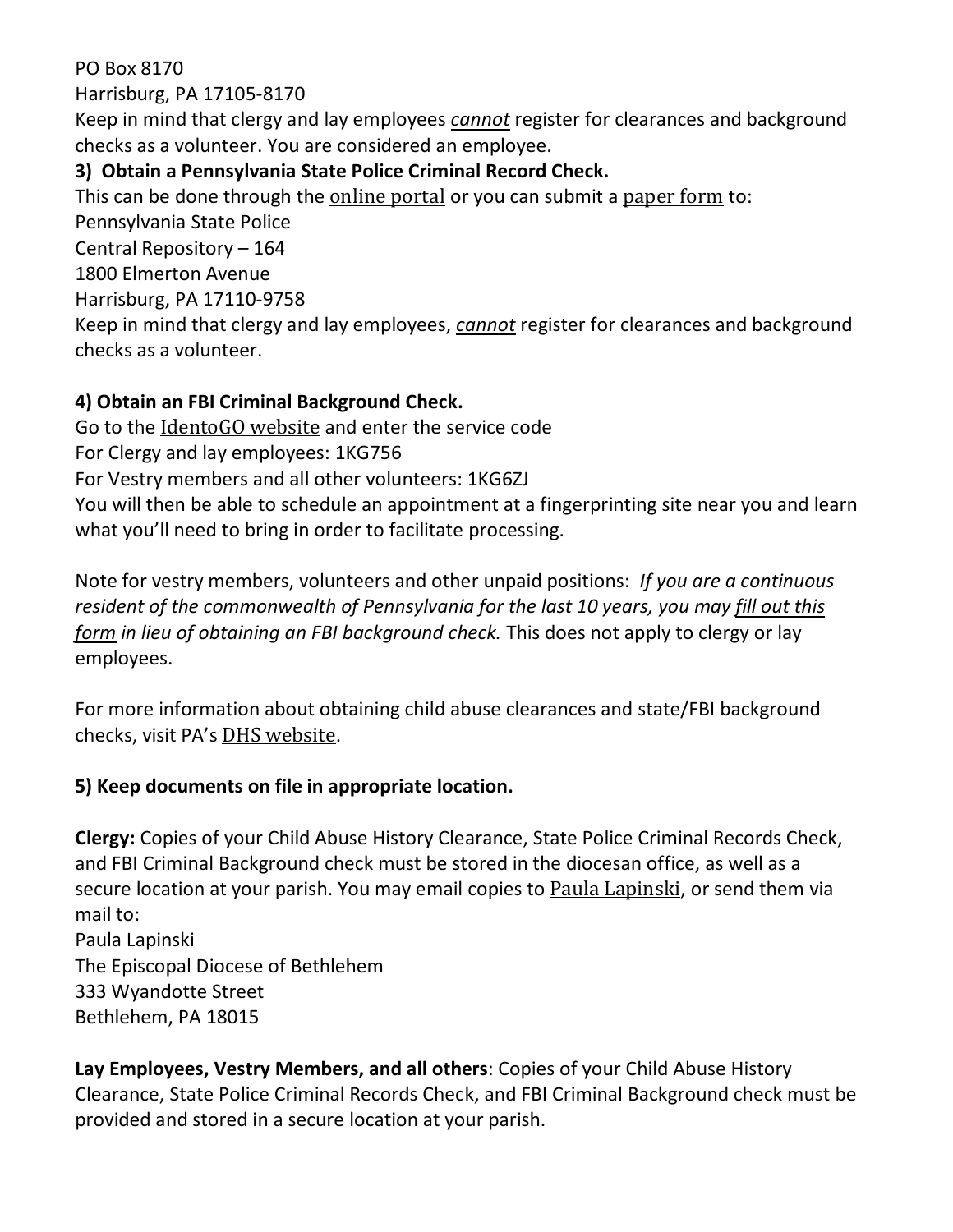If you have any questions or run into any issues, please contact [Paula](mailto:paula@diobeth.org).